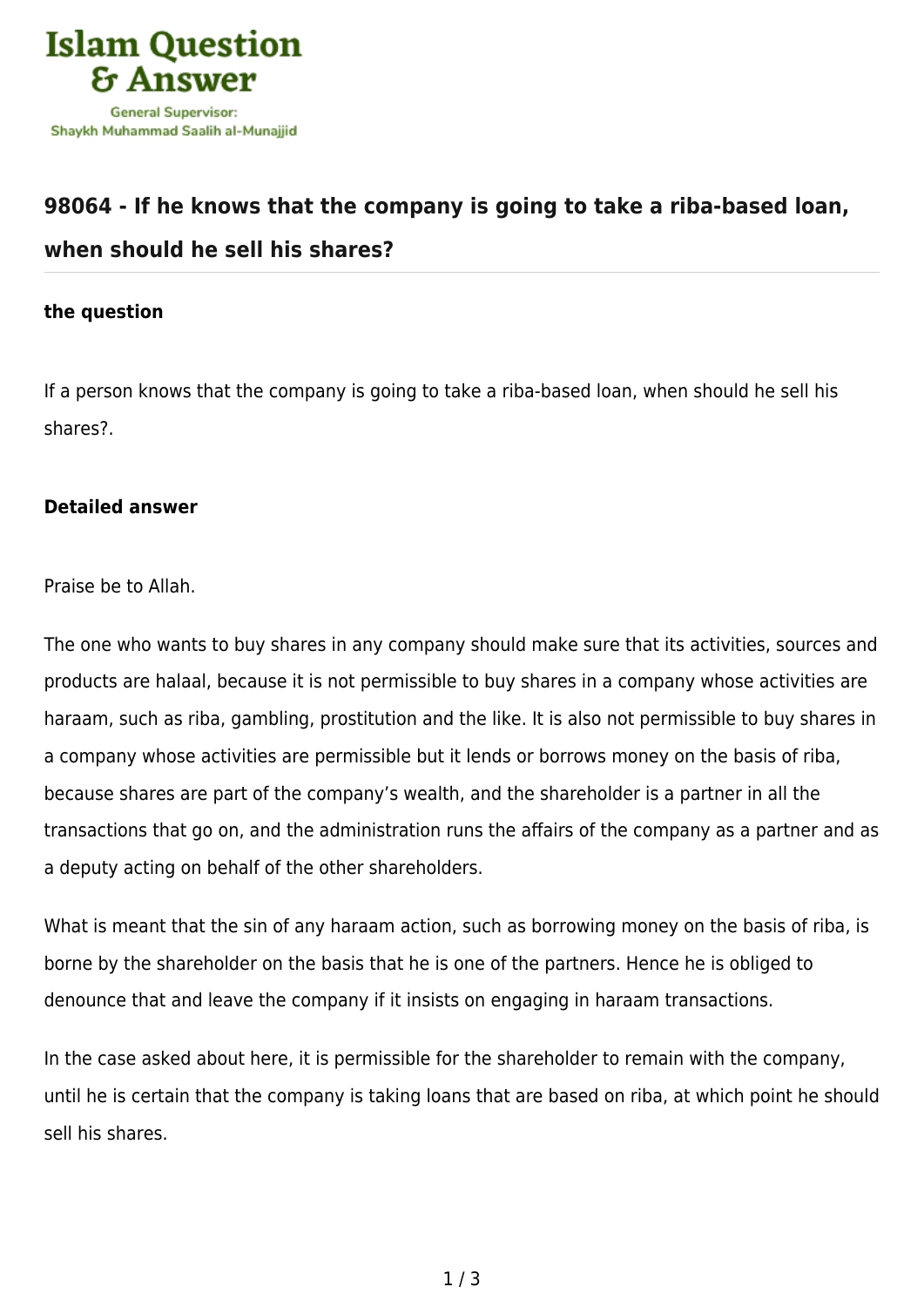

Every Muslim who is keen to avoid riba and its consequences should make his position clear to the company, and state that he will leave if the company takes a riba-based loan. He should broadcast that and make it well known so that he will free himself of any blame, and so as to advise those who are in charge of the company in the hope that he may persuade them to change their minds about the decision to take a haraam loan. It is well known that some Islamic banks can offer suitable cash flow to these companies by means of permissible, sharee'ah-compliant contracts, so there is no need for the haraam options.

We only say that he should sell his shares when he is certain that the company is going to take a riba-based loan, because staying with the company after that is a kind of helping them to do what they want. If he and other good people leave them, this will serve as a reminder and advice to the company, as stated above.

As for his staying until the loan is actually taken, this is taking part in the haraam riba-based contract, and the Prophet (peace and blessings of Allaah be upon him) cursed the one who consumes riba and the one who pays it, the one who writes it down and the two who witness it, and he said: they are all the same.

Narrated by Muslim (1598) from the hadeeth of Jaabir (may Allaah be pleased with him).

We put the following question to Dr Muhammad al-'Usaymi (may Allaah preserve him): He bought shares, then he found out that the company was going to take a riba-based loan. Does he have to sell them now, or when the company actually takes the loan, or just before that if he knows when it is going to happen?

He replied: It is better to do it before the loan is taken out, and it is obligatory once the loan is actually taken out, unless he will lose thereby, in which case he should wait until he can regain his capital. And Allaah knows best. End quote.